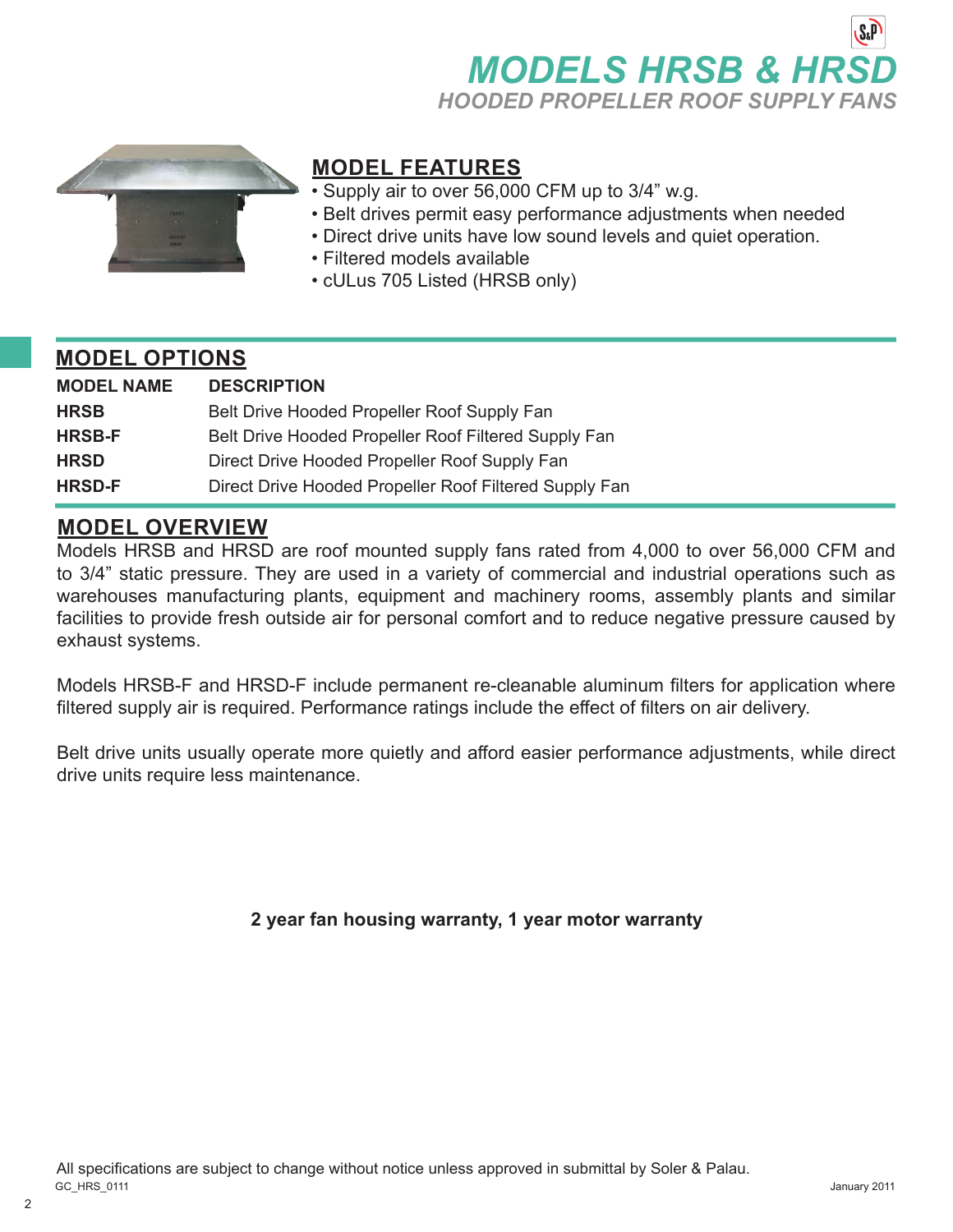





**UL Standard 705** (optional) Listing assures electrical reliability. Not available on HRSD units.

spun galvanized structure for reliable and efficient

Assures dependable operation.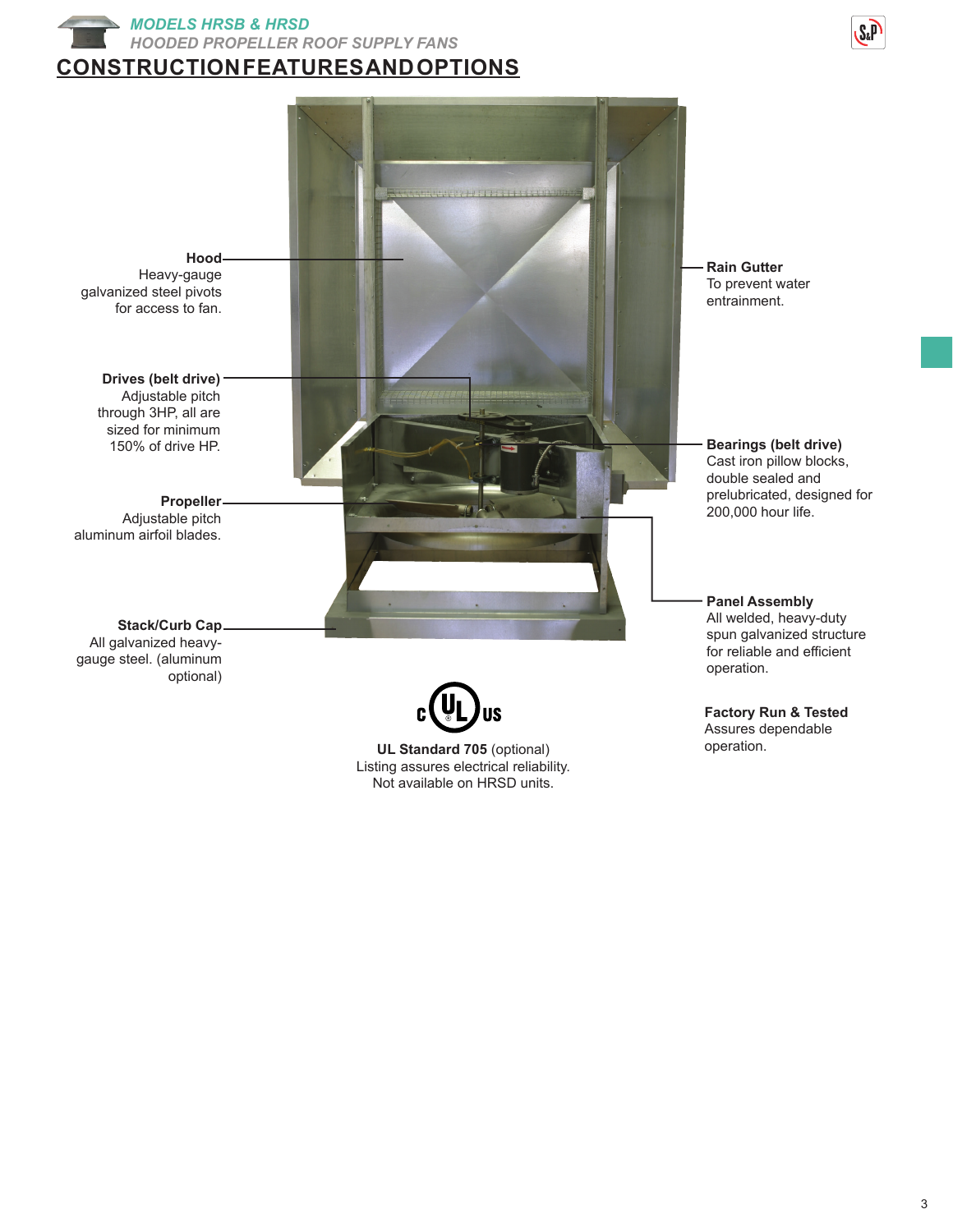

## **Construction/Specification Checklist**

#### **Panel Assembly**

- Heavy-gauge G90 galvanized steel panel.
- One piece spun venturi for maximum efficiency.
- All welded support structure of schedule 40 galvanized pipe.
- Motor/bearing plates of minimum 10 gauge galvanized steel.
- All welds coated with cold galvanized paint.

#### **Hood**

- All heavy-gauge G90 galvanized steel.
- Low silhouette design for pleasing appearance.
- Unique design rain gutter minimizes water entrainment.
- Gutter provides additional hood strength and rigidity.

#### **Base**

- All galvanized construction for corrosion resistance.
- Secures fan unit to roof curb.
- Elevates fan unit above curb for ease of damper installation.

#### **Propeller**

- Two, three, four or six airfoil aluminum blades.
- Steel hub plate with steel taper lock busing.
- Hub finished with corrosion resistant epoxy paint.
- Adjustable pitch for optimum efficiency.

#### **Drives (belt drive models)**

- Sized for minimum 150% of drive horsepower.
- Single belt adjustable pitch sheaves through 3HP.
- Two belt fixed pitch sheaves through 10HP.
- Adjustable pitch sheaves are optional above 3HP.
- Adjustable tension rods for belt adjustment.
- Nonstatic oil resistant v-belts.
- Keyed, turned, ground and polished shafts.

#### **Bearings**

- Bearings designed for minimum 200,000 hour life, L50.
- Cast iron self-aligning pillow block ball bearings.
- Bearings are sealed, prelubricated with relube fittings.

#### **Motors**

- Brands are nationally recognized and locally serviced.
- Open drip-proof construction is standard.
- High-efficiency, explosion proof, totally enclosed, and corrosion duty motors can be specified.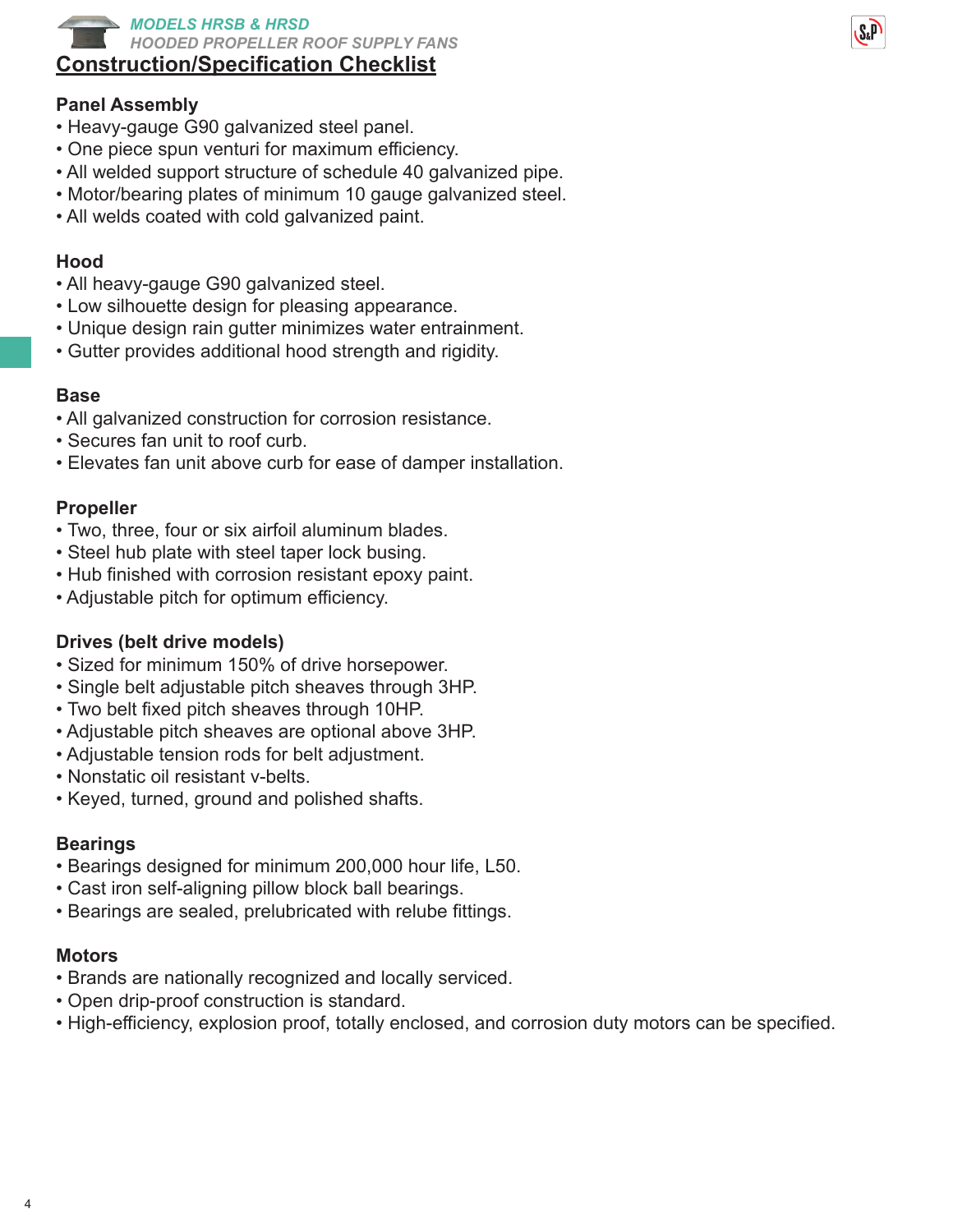#### **Options/Accessories** *MODELS HRSB & HRSD HOODED PROPELLER ROOF SUPPLY FANS*

**Filters:** Permanent cleanable aluminum mesh 2" filters installed in hood opening. See pages 298 and 299 for certified performance data with filters in place.

**Roof Curb:** Prefabricated heavy-gauge galvanized steel, welded construction, 12" high (other heights are also available) with 1-1/2" wood nailer. Assures perfect fit of unit to roof opening. Options include burglar bars, single or double pitch construction and hinged curbs for easy duct access.

**Disconnect Switch:** Nonfused safety disconnects are available for all motor sizes in rain-tight or open enclosures. Explosion proof, Nema 4 and 4X are also available.

**Motor Operated Damper:** Motor operated for positive closure against backdraft.

**Automatic Damper:** Automatic (counter-balanced) damper for ease in installation.

**Bird Screen:** 1/2" x 1" wire mesh guard prevents birds and other objects from entering fan.

**Fiberglass Free Insulation:** Hood crown is covered with 1/2" high performance and ecologically friendly fiberglass free insulation only, to reduce fan sound and condensation.

**Extended Grease Lines:** Extended copper grease lines allow motor and/or fan bearings to be relubricated from the exterior.

**Motor Safety Chain:** Secures motor to fan unit to prevent motor accidentally falling during maintenance.

**Aluminum Construction:** Optional aluminum construction available for external fan components (hood and base) only.

**Special Coatings:** For protective and decorative purposes. Available coatings include: Synthetic Resin, Epoxy, and Heresite (air-dried phenolic). Contact your representative or the factory for more information on available coatings and colors.





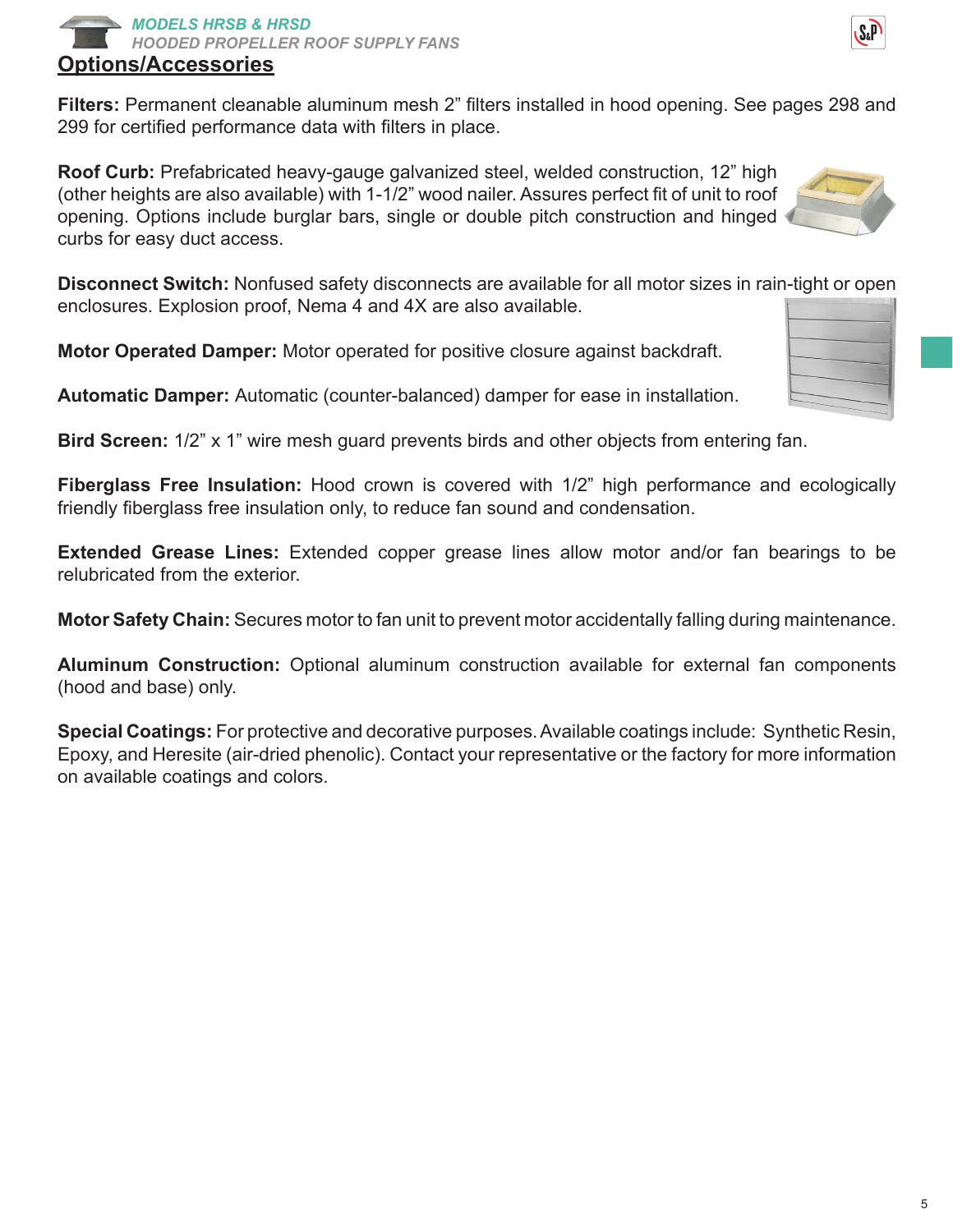*HOODED PROPELLER ROOF SUPPLY FANS*

# **PERFORMANCE DATA - HRSB BELT DRIVE**

| <b>Model</b> |             |       |                          |                              | <b>CFM @ Static Pressure</b> |                              | <b>HP</b>                    | <b>RPM</b>     | No. of | <b>Max</b>                | <b>Sones</b> |         |
|--------------|-------------|-------|--------------------------|------------------------------|------------------------------|------------------------------|------------------------------|----------------|--------|---------------------------|--------------|---------|
| <b>HRSB</b>  | $\mathbf 0$ | 1/8   | 1/4                      | 3/8                          | 1/2                          | 5/8                          | 3/4                          |                |        | <b>Blades</b>             | <b>BHP</b>   | @ 5 ft. |
|              | 4724        | 4043  | 2979                     | $\overline{\phantom{a}}$     |                              |                              | $\overline{\phantom{0}}$     | 1/3            | 930    | 3                         | .38          | 15      |
|              | 5444        | 4844  | 4022                     | 3000                         | ٠                            |                              |                              | 1/2            | 1060   | 4                         | .58          | 19      |
| 24           | 6171        | 5648  | 5049                     | 4244                         | 3315                         | $\overline{\phantom{0}}$     | $\qquad \qquad \blacksquare$ | 3/4            | 1215   | 3                         | .85          | 24      |
|              | 6781        | 6302  | 5841                     | 5121                         | 4374                         | 3493                         |                              | $\overline{1}$ | 1335   | 3                         | 1.13         | 28      |
|              | 7771        | 7354  | 6946                     | 6467                         | 5830                         | 5189                         | 4436                         | 11/2           | 1530   | 3                         | 1.70         | 34      |
|              | 8533        | 8153  | 7777                     | 7412                         | 6881                         | 6298                         | 5715                         | $\overline{2}$ | 1680   | 4                         | 2.25         | 41      |
|              | 7099        | 5557  | 3085                     | $\overline{\phantom{a}}$     | $\blacksquare$               | $\overline{\phantom{0}}$     | $\blacksquare$               | 1/3            | 660    | 3                         | .37          | 13      |
|              | 8194        | 6922  | 5008                     | $\overline{\phantom{a}}$     |                              |                              | ÷,                           | 1/2            | 775    | $\sqrt{3}$                | .58          | 16      |
|              | 9304        | 8246  | 6822                     | 4979                         | $\overline{\phantom{0}}$     | -                            | $\overline{\phantom{0}}$     | 3/4            | 865    | 3                         | .85          | 21      |
| 30           | 10310       | 9369  | 8175                     | 6585                         | $\blacksquare$               |                              |                              | $\mathbf{1}$   | 950    | 3                         | 1.15         | 24      |
|              | 11724       | 10915 | 9991                     | 8841                         | 7402                         | $\overline{\phantom{0}}$     | $\overline{\phantom{0}}$     | 11/2           | 1090   | 3                         | 1.70         | 30      |
|              | 12908       | 12173 | 11373                    | 10448                        | 9266                         | 7946                         | ÷,                           | $\overline{2}$ | 1200   | $\sqrt{3}$                | 2.27         | 36      |
|              | 14669       | 13780 | 12876                    | 11851                        | 10820                        | 9824                         | 8804                         | 3              | 1370   | 3                         | 3.44         | 45      |
|              | 9903        | 6558  | $\blacksquare$           |                              |                              | ÷,                           | ÷,                           | 1/3            | 495    | $\mathbf{3}$              | .38          | 11      |
|              | 11381       | 8600  | $\overline{\phantom{a}}$ |                              | $\qquad \qquad \blacksquare$ |                              | $\qquad \qquad \blacksquare$ | 1/2            | 565    | 3                         | .58          | 14      |
|              | 12993       | 10696 | 7433                     |                              |                              |                              |                              | 3/4            | 645    | $\mathfrak{S}$            | .85          | 18      |
| 36           | 14302       | 12333 | 9637                     | $\overline{\phantom{0}}$     | $\overline{\phantom{a}}$     | $\overline{\phantom{0}}$     | $\overline{\phantom{0}}$     | 1              | 710    | 3                         | 1.14         | 21      |
|              | 16417       | 14783 | 12589                    | 10000                        |                              |                              |                              | 11/2           | 815    | 3                         | 1.73         | 27      |
|              | 18029       | 16541 | 14686                    | 12604                        | $\overline{\phantom{a}}$     |                              | $\qquad \qquad \blacksquare$ | 2              | 895    | 3                         | 2.29         | 31      |
|              | 20647       | 19348 | 17959                    | 16131                        | 14300                        | 11940                        | ÷                            | 3              | 1025   | 3                         | 3.44         | 39      |
|              | 14503       | 9169  | $\blacksquare$           | $\overline{\phantom{0}}$     | $\overline{\phantom{0}}$     |                              | $\blacksquare$               | 1/2            | 445    | 3                         | .58          | 13      |
|              | 16525       | 12079 | $\overline{\phantom{a}}$ |                              |                              |                              | ÷,                           | 3/4            | 510    | $\ensuremath{\mathsf{3}}$ | .85          | 16      |
|              | 18251       | 14350 | $\overline{\phantom{a}}$ | $\overline{\phantom{a}}$     | $\overline{\phantom{a}}$     |                              | $\qquad \qquad \blacksquare$ | 1              | 560    | 3                         | 1.15         | 19      |
| 42           | 20858       | 17815 | 13510                    |                              |                              |                              | ٠                            | 11/2           | 640    | $\sqrt{3}$                | 1.72         | 24      |
|              | 22977       | 20268 | 16414                    | 12245                        | $\overline{\phantom{0}}$     | $\overline{a}$               | $\qquad \qquad \blacksquare$ | 2              | 705    | 3                         | 2.30         | 35      |
|              | 26236       | 23863 | 20873                    | 17540                        | 13601                        | ۰                            | ۰                            | 3              | 805    | $\ensuremath{\mathsf{3}}$ | 3.43         | 46      |
|              | 19542       | 11487 | $\overline{\phantom{a}}$ | $\overline{\phantom{a}}$     | $\overline{\phantom{a}}$     | $\qquad \qquad \blacksquare$ | $\overline{\phantom{0}}$     | 3/4            | 405    | 3                         | .86          | 14      |
|              | 21742       | 14137 | $\blacksquare$           | ÷,                           | ÷,                           | ٠                            | Ξ                            | $\overline{1}$ | 445    | 3                         | 1.14         | 17      |
|              | 24493       | 17864 | 10164                    |                              |                              |                              | $\overline{\phantom{0}}$     | 11/2           | 500    | 3                         | 1.72         | 21      |
|              | 27161       | 22026 | 15327                    |                              |                              |                              |                              | $\overline{2}$ | 560    | $\sqrt{3}$                | 2.30         | 25      |
| 48           | 30881       | 26694 | 20675                    | 15035                        |                              |                              |                              | 3              | 640    | 3                         | 3.40         | 30      |
|              | 36671       | 33145 |                          | 28874 23792                  | 19200                        |                              |                              | 5 <sup>5</sup> | 760    | 3                         | 5.71         | 40      |
|              | 46322       | 38899 | 35818                    | 31144                        | 26982                        | 23220                        | $\overline{\phantom{a}}$     | 71/2           | 870    | 3                         | 8.55         | 53      |
|              | 49979       | 43530 | 40739                    | 37344                        | 32782                        | 29339                        | 25924                        | 10             | 960    | 3                         | 11.49        | 64      |
|              | 29628       | 23717 | 14745                    | $\overline{\phantom{a}}$     | $\overline{\phantom{0}}$     | $\overline{\phantom{0}}$     | $\frac{1}{2}$                | 2              | 465    | 3                         | 2.09         | 23      |
|              | 33769       | 29093 | 22202                    |                              |                              |                              |                              | $\mathfrak{S}$ | 530    | $\mathfrak{S}$            | 3.10         | 28      |
| 54           | 39709       | 35990 | 31085                    | 25359                        | $\overline{\phantom{a}}$     | $\overline{\phantom{a}}$     | $\qquad \qquad \blacksquare$ | 5              | 630    | 3                         | 4.99         | 37      |
|              | 45382       | 42128 | 38469                    | 33640                        | 28551                        | 21662                        |                              | 71/2           | 720    | 3                         | 7.47         | 47      |
|              | 50109       | 47162 | 44215                    | 40031                        | 35603                        | 30935                        |                              | 10             | 795    | 3                         | 10.07        | 58      |
|              | 30739       | 25920 | $\sim 10^{-1}$           | ÷                            | ÷                            | Ξ                            |                              | $\overline{2}$ | 390    | $\mathfrak{S}$            | 2.02         | 20      |
|              | 35284       | 31586 | 23994                    | $\qquad \qquad \blacksquare$ | $\overline{\phantom{a}}$     | $\overline{\phantom{0}}$     |                              | 3              | 450    | 3                         | 3.05         | 26      |
| 60           | 41557       | 38758 | 34372                    |                              |                              |                              |                              | $5\phantom{.}$ | 530    | 3                         | 4.99         | 35      |
|              | 47830       | 45398 | 42206                    | 37327                        | 29300                        | $\qquad \qquad \blacksquare$ | $\qquad \qquad \blacksquare$ | 71/2           | 610    | 3                         | 7.59         | 44      |
|              | 52534       | 50320 | 47771                    | 44348 38720                  |                              |                              |                              | 10             | 670    | $\mathfrak{S}$            | 10.07        | 52      |

Performance shown is for Models HRSB and HRSD without inlet or outlet ducts.

Brake horsepower does not include drive losses.

The sound ratings shown are loudness values in fan sones at 5 ft. (1.5m) in a hemispherical free field calculated per AMCA Standard 301 @ free air. Values shown are installation Type A, free inlet fan sone levels.



SeP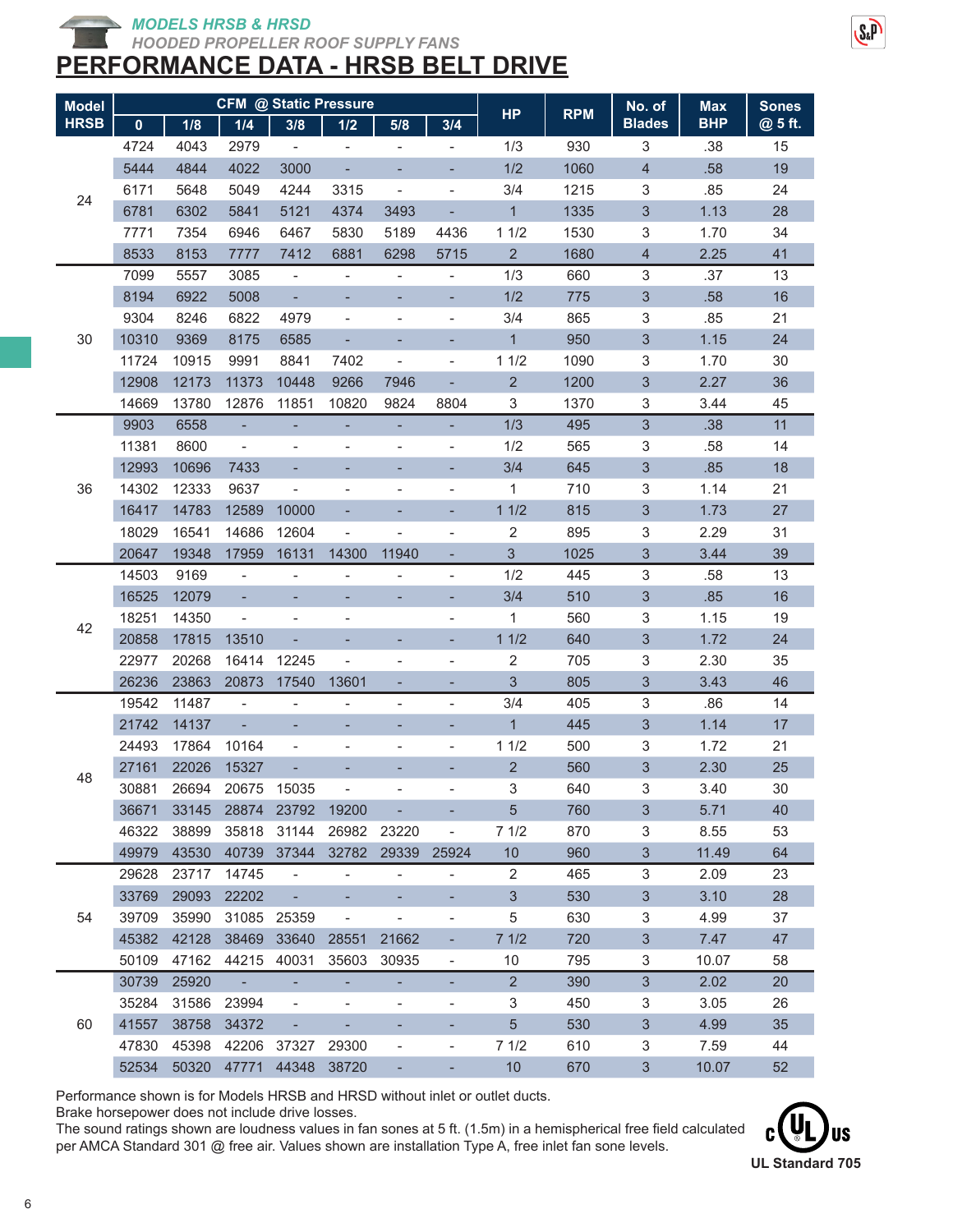*MODELS HRSB & HRSD*

*HOODED PROPELLER ROOF SUPPLY FANS*

# **PERFORMANCE DATA - HRSD DIRECT DRIVE**

| <b>Model</b> | <b>CFM @ Static Pressure</b> |                                     |                          |                          |                          |                                           |                          |                 |            | No. of         | <b>Max</b> | <b>Sones</b> |
|--------------|------------------------------|-------------------------------------|--------------------------|--------------------------|--------------------------|-------------------------------------------|--------------------------|-----------------|------------|----------------|------------|--------------|
| <b>HRSD</b>  | $\mathbf{0}$                 | 1/8                                 | 1/4                      | 3/8                      | 1/2                      | 5/8                                       | 3/4                      | <b>HP</b>       | <b>RPM</b> | <b>Blades</b>  | <b>BHP</b> | @ 5 ft.      |
|              | 4645                         | 4210                                | 3779                     | 3286                     | 2509                     | $\overline{\phantom{a}}$                  | $\overline{\phantom{0}}$ | 1/2             | 870        | 3              | .57        | 17           |
|              | 4455                         | 3793                                | 2703                     | ÷,                       | ۰                        |                                           |                          | 1/3             | 1160       | $\overline{2}$ | .38        | 17           |
|              | 5433                         | 4766                                | 3747                     | $\Box$                   | $\frac{1}{2}$            | $\overline{\phantom{0}}$                  | $\blacksquare$           | 1/2             | 1160       | $\sqrt{2}$     | .56        | 19           |
|              | 6336                         | 5750                                | 5077                     | 4202                     | 3203                     | ÷                                         | ÷,                       | 3/4             | 1160       | 3              | .86        | 21           |
| 24           | 6756                         | 6091                                | 5460                     | 4730                     | 3978                     | 3168                                      | $\overline{\phantom{0}}$ | 1               | 1160       | 4              | 1.13       | 22           |
|              | 6232                         | 5838                                | 5348                     | 4705                     | 3942                     | 3175                                      |                          | $\mathbf{1}$    | 1750       | $\overline{2}$ | 1.14       | 30           |
|              | 7709                         | 7308                                | 6880                     | 6322                     | 5619                     | 4786                                      | $\overline{\phantom{0}}$ | 11/2            | 1750       | 2              | 1.71       | 34           |
|              | 8646                         | 8212                                | 7722                     | 7157                     | 6486                     | 5650                                      | ÷,                       | $\overline{2}$  | 1750       | $\overline{2}$ | 2.26       | 38           |
|              | 9447                         | 9023                                | 8599                     | 8208                     | 7811                     | 7340                                      | 6917                     | 3               | 1750       | 4              | 3.34       | 42           |
|              | 9272                         | 8232                                | 6830                     | 5009                     | $\blacksquare$           | ÷,                                        | L.                       | 3/4             | 870        | $\overline{3}$ | .84        | 19           |
|              | 10276                        | 9223                                | 8132                     | 6732                     | 5191                     | -                                         | $\overline{\phantom{0}}$ | $\mathbf{1}$    | 870        | 4              | 1.13       | 29           |
|              | 8691                         | 7744                                | 6428                     | 4459                     | ÷,                       |                                           |                          | 3/4             | 1160       | $\overline{c}$ | .85        | 23           |
|              | 10150                        | 9275                                | 8152                     | 6209                     | $\overline{\phantom{a}}$ | $\overline{\phantom{0}}$                  | L,                       | 1               | 1160       | 2              | 1.14       | 25           |
| 30           | 11973                        | 11016                               | 9766                     | 8085                     | 5714                     |                                           | ÷,                       | 11/2            | 1160       | $\overline{2}$ | 1.71       | 29           |
|              | 13020                        | 12213                               | 11322                    | 10281                    | 9004                     | 7572                                      | 6106                     | $\overline{c}$  | 1160       | 3              | 2.28       | 33           |
|              | 11269                        | 10688                               | 9930                     | 9101                     | 7924                     | 6719                                      | 5504                     | $\overline{2}$  | 1750       | $\overline{2}$ | 2.30       | 43           |
|              | 14249                        | 13723                               | 13109                    | 12374                    | 11661                    | 10595                                     | 9225                     | 3               | 1750       | $\overline{2}$ | 3.41       | 47           |
|              | 17790                        | 17198                               | 16557                    | 15818                    | 14918                    | 14219                                     | 13147                    | 5               | 1750       | $\overline{2}$ | 5.65       | 58           |
|              | 12436                        | 10693                               | 7806                     | $\overline{\phantom{0}}$ | $\qquad \qquad -$        | $\overline{\phantom{0}}$                  | $\overline{\phantom{0}}$ | 3/4             | 870        | $\overline{2}$ | .85        | 21           |
|              | 14185                        | 12501                               | 10031                    | ÷,                       | ÷,                       |                                           | ٠                        | $\mathbf{1}$    | 870        | $\overline{2}$ | 1.13       | 23           |
|              | 16237                        | 14844                               | 13175                    | 11021                    | 8499                     | $\overline{\phantom{0}}$                  | $\blacksquare$           | 11/2            | 870        | 3              | 1.73       | 26           |
|              | 18084                        | 16439                               | 14310                    | 11982                    | ÷,                       |                                           | ÷,                       | $\overline{2}$  | 870        | 3              | 2.34       | 29           |
| 36           | 15289                        | 14160                               | 12700                    | 10280                    | $\blacksquare$           | $\overline{\phantom{0}}$                  | $\blacksquare$           | 11/2            | 1160       | 2              | 1.73       | 32           |
|              | 17594                        | 16478                               | 14962                    |                          | 13317 10332              |                                           | ÷,                       | $\overline{2}$  | 1160       | $\overline{2}$ | 2.29       | 33           |
|              | 20753                        | 19552                               | 18052                    | 16345                    | 13852                    | $\overline{\phantom{0}}$                  | $\overline{\phantom{0}}$ | 3               | 1160       | 2              | 3.41       | 37           |
|              | 24253                        | 23000                               | 21746                    | 20165                    | 18307                    | 16643                                     | 14526                    | 5               | 1160       | 3              | 5.66       | 49           |
|              | 22388                        | 21666                               | 20886                    | 19790                    | 18910                    | 17717                                     | 16129                    | 5               | 1750       | $\sqrt{2}$     | 5.70       | 65           |
|              | 27417                        | 26691                               | 25942                    | 25145                    | 24055                    | 23018                                     | 22187                    | 71/2            | 1750       | $\overline{2}$ | 8.46       | 70           |
|              | 15924                        | 13504                               | 9568                     | $\blacksquare$           | $\frac{1}{2}$            | $\blacksquare$                            | $\overline{\phantom{0}}$ | 1               | 870        | $\overline{2}$ | 1.13       | 27           |
|              | 20258                        | 18236                               | 15266                    | 10310                    |                          |                                           | ÷,                       | 11/2            | 870        | $\overline{2}$ | 1.74       | 28           |
|              | 22642                        | 20590                               | 17805                    | $\overline{\phantom{0}}$ | $\overline{\phantom{0}}$ | $\overline{\phantom{0}}$                  | $\overline{\phantom{0}}$ | 2               | 870        | $\overline{2}$ | 2.25       | 29           |
| 42           |                              | 26128 23792                         | 20453                    | 15603                    | ÷,                       |                                           |                          | 3               | 870        | $\overline{2}$ | 3.43       | 35           |
|              |                              | 24423 22947                         | 21061                    | 18816                    | 15600                    | $\overline{\phantom{0}}$                  |                          | 3               | 1160       | $\sqrt{2}$     | 3.34       | 43           |
|              |                              | 30979 29471                         |                          | 27836 25605 23318        |                          | 19844                                     | 15452                    | 5               | 1160       | $\overline{2}$ | 5.71       | 48           |
|              |                              | 21071 19517 17487 15477 13897 11833 |                          |                          |                          |                                           |                          | 5               | 1750       | $\sqrt{2}$     | 5.72       | 92           |
|              |                              | 30329 29285                         | 28177                    | 26703                    | 25307                    | 23501                                     | 21555                    | 71/2            | 1750       | $\overline{c}$ | 8.49       | 91           |
|              |                              | 19172 14905                         | $\overline{\phantom{a}}$ | $\overline{\phantom{0}}$ | -                        | -                                         |                          | 1               | 680        | $\overline{2}$ | 1.13       | 23           |
|              |                              | 23378 20013                         | 13975                    |                          | ÷,                       |                                           | ÷,                       | 11/2            | 680        | $\overline{c}$ | 1.70       | 24           |
|              |                              | 26407 22763                         | 16577                    |                          | $\overline{\phantom{0}}$ | $\overline{\phantom{0}}$                  | $\overline{\phantom{0}}$ | 2               | 680        | $\overline{c}$ | 2.29       | 26           |
|              |                              | 24151 21396                         | 17029                    | ÷,                       | -                        |                                           |                          | $\overline{2}$  | 870        | $\overline{c}$ | 2.32       | 34           |
| 48           |                              | 29404 26778 23214                   |                          | 18540                    | $\qquad \qquad -$        | $\overline{\phantom{0}}$                  | $\overline{\phantom{0}}$ | 3               | 870        | 2              | 3.40       | 35           |
|              |                              | 35765 32909                         |                          | 29547 24033 18298        |                          | ۳                                         | ۰                        | 5               | 870        | $\overline{2}$ | 5.71       | 41           |
|              |                              | 41979 38899                         | 35818                    | 31144                    | 26982 23220              |                                           | 18390                    | 71/2            | 870        | 2              | 8.55       | 49           |
|              |                              | 32705 30685                         | 28585                    | 25121                    | 21863                    | 17961                                     | ÷,                       | 5 <sup>5</sup>  | 1160       | $\overline{2}$ | 5.64       | 57           |
|              |                              | 40052 38113                         | 36090                    |                          | 33945 30299              | 26778                                     | 23119                    | 71/2            | 1160       | 2              | 8.46       | 59           |
|              |                              | 45047 43029                         | 40906                    |                          | 38618 35611              | 31538                                     | 27579                    | 10 <sup>1</sup> | 1160       | $\overline{2}$ | 11.40      | 64           |
| 54           |                              | 43139 40158 37454 33863 29948 26098 |                          |                          |                          |                                           | 20042                    | 71/2            | 1160       | $\overline{2}$ | 7.70       | 71           |
|              |                              |                                     |                          |                          |                          | 50109 47343 44544 42270 38346 34362 30282 |                          | 10              | 1160       | 2 <sup>1</sup> | 10.02      | 72           |

Performance shown is for Models HRSB and HRSD without inlet or outlet ducts.

Brake horsepower does not include drive losses.

The sound ratings shown are loudness values in fan sones at 5 ft. (1.5m) in a hemispherical free field calculated per AMCA Standard 301 @ free air. Values shown are installation Type A, free inlet fan sone levels.

 $S_{x}P$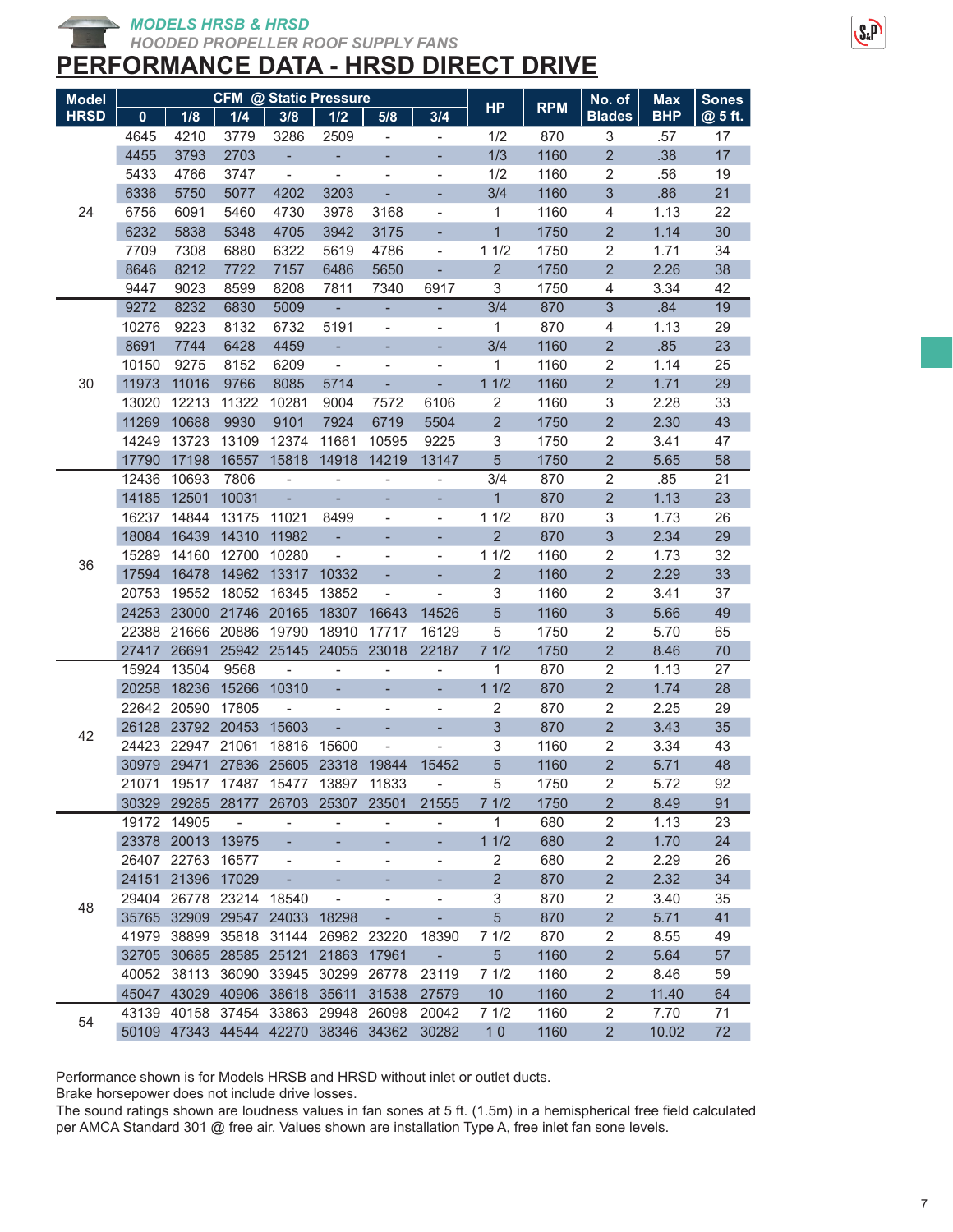*MODELS HRSB & HRSD*

*HOODED PROPELLER ROOF SUPPLY FANS*

# **PERFORMANCE DATA - HRSB-F BELT DRIVE WITH FILTERS**

| <b>Model</b>  | <b>CFM @ Static Pressure</b> |       |       |                             |                              |                          |                              |                |            | No. of         | <b>Max</b> | <b>Sones</b> |
|---------------|------------------------------|-------|-------|-----------------------------|------------------------------|--------------------------|------------------------------|----------------|------------|----------------|------------|--------------|
| <b>HRSB-F</b> | $\mathbf{0}$                 | 1/8   | 1/4   | 3/8                         | 1/2                          | 5/8                      | 3/4                          | <b>HP</b>      | <b>RPM</b> | <b>Blades</b>  | <b>BHP</b> | @ 5 ft.      |
|               | 4327                         | 3650  | 2716  | $\overline{\phantom{a}}$    | $\blacksquare$               | $\overline{\phantom{a}}$ |                              | 1/3            | 930        | 3              | .381       | 15           |
|               | 4984                         | 4430  | 3645  | 2754                        |                              |                          | ÷.                           | 1/2            | 1060       | 3              | .575       | 19           |
| 24            | 5653                         | 5211  | 4555  | 3863                        | 3042                         |                          | $\qquad \qquad \blacksquare$ | 3/4            | 1215       | 3              | .848       | 24           |
|               | 6277                         | 5891  | 5344  | 4698                        | 4052                         | 3270                     |                              | $\overline{1}$ | 1335       | $\mathfrak{S}$ | 1.155      | 28           |
|               | 7194                         | 6857  | 6434  | 5909                        | 5352                         | 4797                     | 4153                         | 11/2           | 1530       | 3              | 1.738      | 34           |
|               | 7899                         | 7592  | 7244  | 6807                        | 6287                         | 5789                     | 5282                         | $\overline{2}$ | 1680       | 3              | 2.300      | 41           |
|               | 7242                         | 6003  | 4432  | $\blacksquare$              | $\overline{\phantom{a}}$     | $\overline{\phantom{a}}$ | $\overline{\phantom{a}}$     | 1/2            | 755        | $\sqrt{3}$     | .582       | 16           |
|               | 8226                         | 7196  | 5894  | 4445                        | $\Box$                       |                          |                              | 3/4            | 865        | 3              | .850       | 21           |
| 30            | 9034                         | 8128  | 6988  | 5739                        | 4244                         | $\overline{\phantom{0}}$ | $\overline{\phantom{a}}$     | 1              | 950        | $\sqrt{3}$     | 1.134      | 24           |
|               | 10366                        | 9599  | 8675  | 7624                        | 6530                         | 5257                     | ٠                            | 11/2           | 1090       | 3              | 1.713      | 30           |
|               | 11412                        | 10715 | 9917  | 9009                        | 8027                         | 7023                     | 5867                         | 2              | 1200       | 3              | 2.283      | 36           |
|               | 13028                        | 12418 | 11782 | 11024                       | 10211                        | 9350                     | 8483                         | 3              | 1370       | 3              | 3.398      | 45           |
|               | 9637                         | 7192  | 4033  | $\blacksquare$              | $\overline{\phantom{a}}$     | $\overline{\phantom{a}}$ | $\overline{\phantom{a}}$     | 1/2            | 565        | $\sqrt{3}$     | .579       | 14           |
|               | 11002                        | 8881  | 6416  | ÷,                          |                              |                          | Ξ                            | 3/4            | 645        | 3              | .856       | 18           |
| 36            | 12110                        | 10205 | 8056  | 5552                        | $\blacksquare$               |                          | $\overline{\phantom{a}}$     | 1              | 710        | 3              | 1.147      | 21           |
|               | 13901                        | 12276 | 10515 | 8501                        | 6284                         |                          | ٠                            | 11/2           | 815        | 3              | 1.737      | 27           |
|               | 15266                        | 13792 | 12203 | 10056                       | 8620                         | 6434                     | $\overline{\phantom{a}}$     | $\overline{2}$ | 895        | 3              | 2.295      | 31           |
|               | 17483                        | 16196 | 14851 | 13452                       | 11915                        | 10281                    | 8550                         | 3              | 1025       | 3              | 3.457      | 39           |
|               | 13841                        | 10120 | 5578  | $\overline{\phantom{a}}$    | $\overline{\phantom{a}}$     | $\overline{\phantom{a}}$ | $\blacksquare$               | 3/4            | 510        | $\sqrt{3}$     | .868       | 16           |
|               | 15198                        | 11764 | 8009  | $\mathcal{L}_{\mathcal{A}}$ |                              |                          |                              | $\mathbf{1}$   | 560        | 3              | 1.147      | 19           |
| 42            | 17369                        | 14370 | 11270 | 7653                        | $\blacksquare$               | $\overline{\phantom{a}}$ | $\overline{\phantom{a}}$     | 11/2           | 640        | 3              | 1.720      | 24           |
|               | 19133                        | 16415 | 13766 | 10577                       | ÷                            |                          |                              | $\overline{2}$ | 705        | 3              | 2.296      | 35           |
|               | 21846                        | 19467 | 17070 | 14716                       | 11851                        | $\overline{\phantom{a}}$ | $\overline{\phantom{a}}$     | 3              | 805        | 3              | 3.415      | 46           |
|               | 17949                        | 12146 | ÷,    | ÷,                          | ÷,                           | ÷,                       | ÷,                           | $\overline{1}$ | 445        | 3              | 1.152      | 17           |
|               | 20571                        | 15261 | 9820  | $\overline{\phantom{a}}$    | $\qquad \qquad \blacksquare$ |                          | $\overline{\phantom{a}}$     | 11/2           | 510        | 3              | 1.734      | 21           |
|               | 22587                        | 17713 | 12771 | $\overline{\phantom{a}}$    |                              |                          |                              | $\overline{2}$ | 560        | $\mathfrak{S}$ | 2.295      | 25           |
| 48            | 25814                        | 21489 | 17701 | 12978                       | $\blacksquare$               | $\frac{1}{2}$            | $\overline{\phantom{a}}$     | 3              | 640        | 3              | 3.428      | 30           |
|               | 30654                        | 27000 | 23498 | 20506                       | 16124                        | 12188                    | ÷.                           | 5              | 760        | 3              | 5.739      | 40           |
|               | 35091                        | 31899 | 28757 | 25802                       | 23302                        | 19238                    | 16118                        | 71/2           | 870        | 3              | 8.610      | 53           |
|               | 38721                        | 35828 | 32935 | 30200                       | 27684                        | 25195                    | 21506                        | 10             | 960        | 3              | 11.570     | 64           |

Performance shown is for Models HRSB-F and HRSD-F without inlet or outlet ducts.

Performance includes the effect of a filter.

Brake horsepower does not include drive losses.

The sound ratings shown are loudness values in fan sones at 5 ft. (1.5m) in a hemispherical free field calculated per AMCA Standard 301 @ free air. Values shown are installation Type A, free inlet fan sone levels.



 $S<sub>a</sub>P$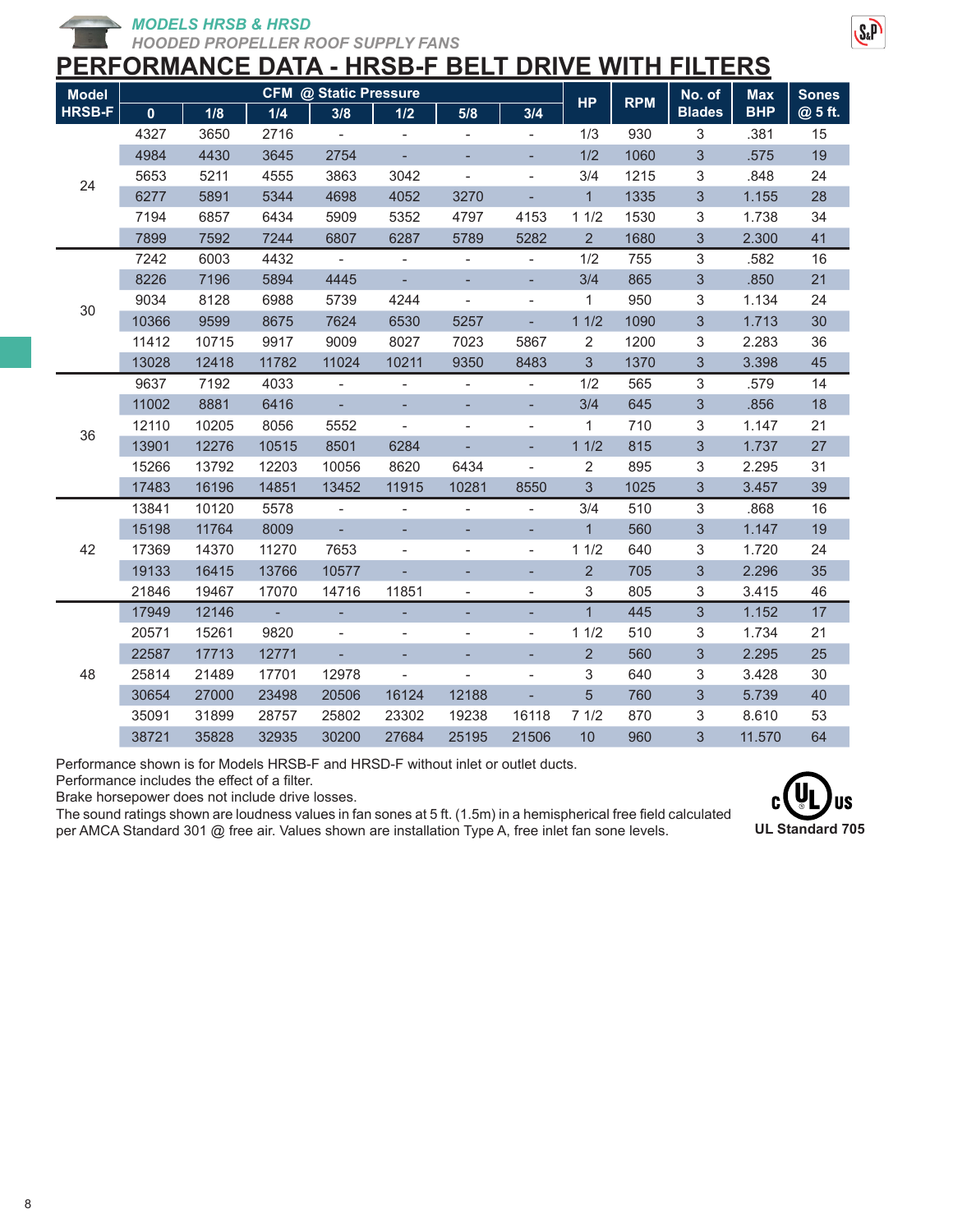*MODELS HRSB & HRSD*

*HOODED PROPELLER ROOF SUPPLY FANS*

# $S<sub>a</sub>P$

## **PERFORMANCE DATA - HRSD-F DIRECT DRIVE WITH FILTERS**

| <b>Model</b>  |             |       |       | <b>CFM @ Static Pressure</b> |                              |                          |                              |                         |            | No. of                   | <b>Max</b> | <b>Sones</b> |
|---------------|-------------|-------|-------|------------------------------|------------------------------|--------------------------|------------------------------|-------------------------|------------|--------------------------|------------|--------------|
| <b>HRSD-F</b> | $\mathbf 0$ | 1/8   | 1/4   | 3/8                          | 1/2                          | 5/8                      | 3/4                          | <b>HP</b>               | <b>RPM</b> | <b>Blades</b>            | <b>BHP</b> | @ 5 ft.      |
|               | 5724        | 5215  | 4523  | 3733                         | 2889                         |                          |                              | 3/4                     | 1160       | 3                        | .853       | 21           |
|               | 6204        | 5713  | 5141  | 4541                         | 3945                         | 3395                     | 2860                         | $\mathbf{1}$            | 1160       | $\overline{\mathcal{L}}$ | 1.115      | 22           |
|               | 5932        | 5527  | 5090  | 4466                         | 3692                         | 2891                     | $\overline{\phantom{a}}$     | 1                       | 1750       | 2                        | 1.149      | 30           |
| 24            | 7164        | 6778  | 6335  | 5919                         | 5262                         | 4434                     | 3593                         | 11/2                    | 1750       | $\overline{2}$           | 1.720      | 34           |
|               | 7988        | 7544  | 7057  | 6567                         | 6002                         | 5256                     | 4429                         | 2                       | 1750       | 2                        | 2.352      | 38           |
|               | 8779        | 8476  | 8173  | 7821                         | 7463                         | 7091                     | 6726                         | 3                       | 1750       | $\overline{4}$           | 3.408      | 42           |
|               | 8273        | 7251  | 5961  | 4530                         |                              | $\overline{\phantom{a}}$ |                              | 3/4                     | 870        | 3                        | .865       | 19           |
|               | 9111        | 8130  | 6737  | 5324                         | 3664                         |                          |                              | $\mathbf{1}$            | 870        | $\overline{4}$           | 1.152      | 21           |
|               | 7919        | 7012  | 5841  | 4468                         |                              | $\overline{\phantom{a}}$ |                              | 3/4                     | 1160       | $\sqrt{2}$               | .865       | 23           |
|               | 9019        | 8119  | 7087  | 5733                         | 4094                         |                          |                              | $\mathbf{1}$            | 1160       | $\overline{2}$           | 1.154      | 25           |
| 30            | 10319       | 9275  | 8126  | 6799                         | 5451                         | $\overline{\phantom{a}}$ | $\qquad \qquad \blacksquare$ | 11/2                    | 1160       | 2                        | 1.728      | 29           |
|               | 11489       | 10703 | 9835  | 8888                         | 7839                         | 6751                     | 5513                         | $\overline{2}$          | 1160       | 3                        | 2.306      | 33           |
|               | 10360       | 9677  | 9024  | 8212                         | 7360                         | 6614                     | 5540                         | $\overline{c}$          | 1750       | 2                        | 2.340      | 43           |
|               | 12739       | 12155 | 11560 | 10934                        | 10224                        | 9351                     | 8439                         | $\sqrt{3}$              | 1750       | $\overline{2}$           | 3.403      | 47           |
|               | 15375       | 14701 | 14027 | 13304                        | 12562                        | 11818                    | 10915                        | 5                       | 1750       | $\sqrt{2}$               | 5.657      | 58           |
|               | 10814       | 9160  | 7004  |                              | ÷,                           | ٠                        | ÷,                           | 3/4                     | 870        | $\overline{2}$           | .866       | 21           |
|               | 12029       | 10298 | 8210  | 5682                         | $\qquad \qquad \blacksquare$ | $\overline{\phantom{a}}$ | $\overline{\phantom{0}}$     | 1                       | 870        | 2                        | 1.144      | 23           |
|               | 13467       | 11303 | 8919  | 6739                         | ÷,                           |                          | ÷,                           | 11/2                    | 870        | $\overline{2}$           | 1.740      | 26           |
|               | 15229       | 13606 | 11915 | 10099                        | 8115                         | $\overline{\phantom{a}}$ | -                            | $\overline{\mathbf{c}}$ | 870        | 3                        | 2.313      | 29           |
| 36            | 13211       | 11941 | 10567 | 8903                         | 7115                         |                          |                              | 11/2                    | 1160       | $\overline{2}$           | 1.712      | 32           |
|               | 15197       | 13942 | 12667 | 11097                        | 9432                         | 7374                     | $\qquad \qquad \blacksquare$ | $\overline{2}$          | 1160       | 2                        | 2.338      | 33           |
|               | 17216       | 15783 | 14320 | 12708                        | 10951                        | 9433                     |                              | $\mathfrak{S}$          | 1160       | $\overline{2}$           | 3.442      | 37           |
|               | 20545       | 19284 | 18023 | 16724                        | 15468                        | 14160                    | 12528                        | 5                       | 1160       | 3                        | 5.749      | 49           |
|               | 19654       | 18794 | 17943 | 17155                        | 16187                        | 15117                    | 14010                        | $\sqrt{5}$              | 1750       | $\overline{2}$           | 5.726      | 65           |
|               | 23366       | 22527 | 21689 | 20853                        | 20022                        | 19089                    | 18090                        | 71/2                    | 1750       | 2                        | 8.437      | 70           |
|               | 13965       | 11651 | 8971  | 5239                         | ÷                            | ٠                        | ٠                            | $\mathbf{1}$            | 870        | $\overline{2}$           | 1.147      | 27           |
|               | 16958       | 14787 | 12347 | 9265                         | $\overline{\phantom{a}}$     | -                        | $\overline{\phantom{0}}$     | 11/2                    | 870        | $\sqrt{2}$               | 1.703      | 28           |
| 42            | 18835       | 16487 | 14046 | 11171                        |                              |                          |                              | $\overline{2}$          | 870        | $\overline{c}$           | 2.307      | 29           |
|               | 20709       | 17795 | 14729 | 11692                        | 8483                         |                          |                              | 3                       | 870        | 2                        | 3.396      | 35           |
|               | 25471       | 23668 | 21893 | 20074                        | 18041                        | 15847                    | 13556                        | $\overline{5}$          | 1160       | $\overline{2}$           | 5.739      | 48           |
|               | 26240       | 24928 | 23677 | 22653                        | 21293                        | 19916                    | 18551                        | 71/2                    | 1750       | 2                        | 8.425      | 91           |
|               | 21205       | 18422 | 15525 | 10623                        |                              |                          |                              | $\overline{2}$          | 870        | $\overline{c}$           | 2.344      | 34           |
|               | 24860       | 22013 | 19430 | 16007                        | $\sim$                       | $\overline{\phantom{a}}$ | $\overline{\phantom{a}}$     | 3                       | 870        | 2                        | 3.397      | 35           |
|               | 28822       | 25302 | 21915 | 18436                        | 13330                        | $\omega_{\rm c}$         | $\omega_{\rm{eff}}$          | $5\phantom{.0}$         | 870        | $\overline{2}$           | 5.724      | 41           |
| 48            | 35091       | 31899 | 28757 | 25802                        | 23302                        | 19238                    | 16118                        | 71/2                    | 870        | 3                        | 8.610      | 49           |
|               | 28661       | 26447 | 24563 | 22522                        | 20057                        | 16080                    | 12406                        | 5 <sup>5</sup>          | 1160       | 2                        | 5.709      | 57           |
|               | 33747       | 31570 | 29480 | 27547                        | 25436                        | 22954                    | 19494                        | 71/2                    | 1160       | 2                        | 8.473      | 59           |
|               | 36844       | 34454 | 32078 | 29866                        | 27653                        | 25141                    | 22274                        | 10                      | 1160       | $\overline{c}$           | 11.337     | 64           |

Performance shown is for Models HRSB-F and HRSD-F without inlet or outlet ducts.

Performance includes the effect of a filter.

Brake horsepower does not include drive losses.

The sound ratings shown are loudness values in fan sones at 5 ft. (1.5m) in a hemispherical free field calculated per AMCA Standard 301 @ free air. Values shown are installation Type A, free inlet fan sone levels.